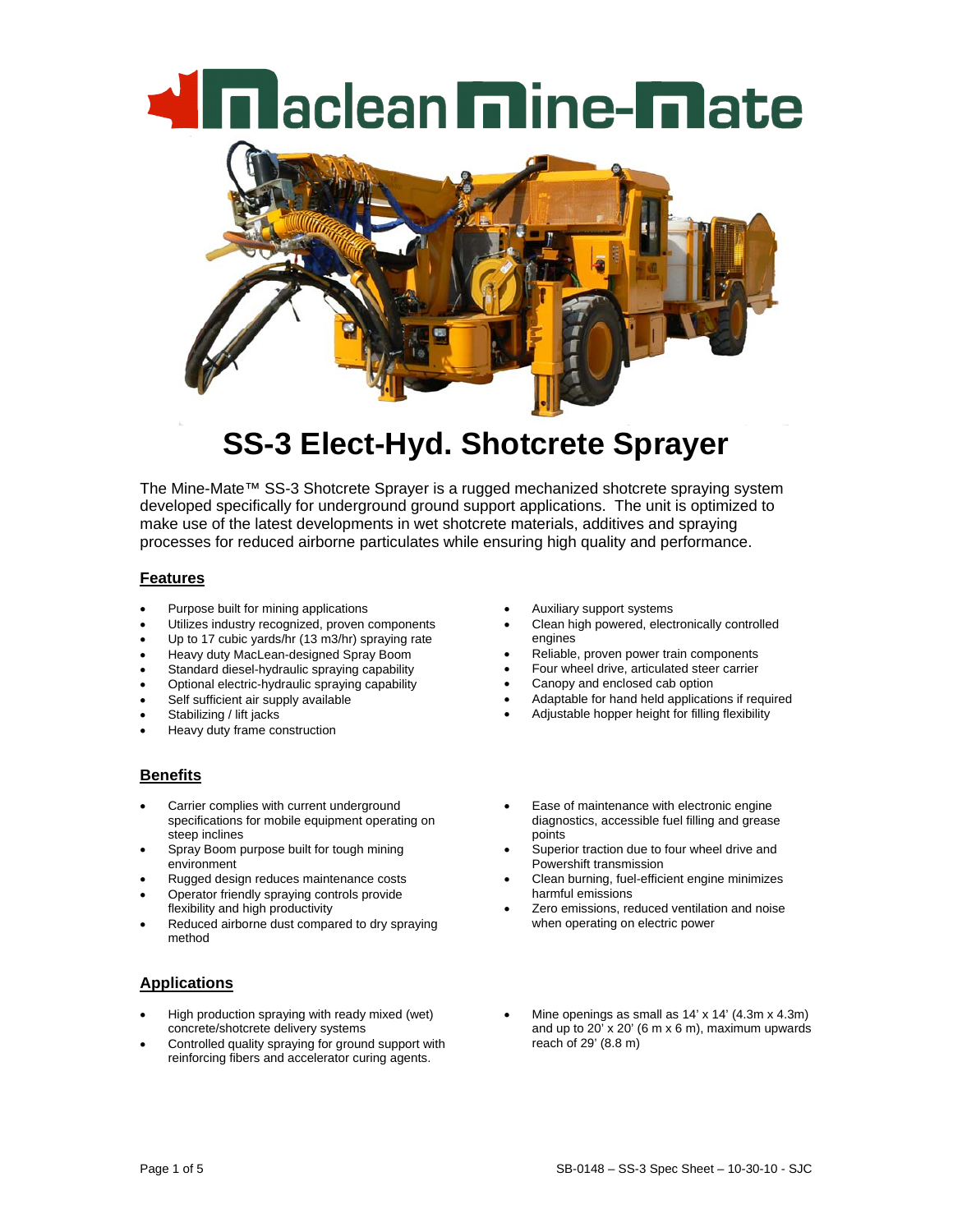# **Miniaclean mine-mate**



Shown with optional equipment included

### **Weights and Dimensions**

Empty vehicle weight – 42,000 lbs (19,000 kg) Width - 90" (2.29 m) Length –  $398$ " (10.1 m) Tramming height  $-97$ " (2.46 m)

#### **Speed Range**

Empty on 0% grade

- $1<sup>st</sup>$  gear on flat 2.4 mph (3.7 km/h)
- $2^{nd}$  gear on flat 5.1 mph (8.2 km/h)
- $3<sup>rd</sup>$  gear on flat 8.7 mph (14.0 km/h)

+/- 40 degrees steering angle Inside turning radius – 219" (5.56 m) Outside turning radius – 326" (8.28 m)

Empty on 15% grade

- 138-156 hp (103-116 kW) 4.6 mph (7.4 km/h)
- 201-213 hp (150-158 kW) 7.1 mph (11.4 km/h)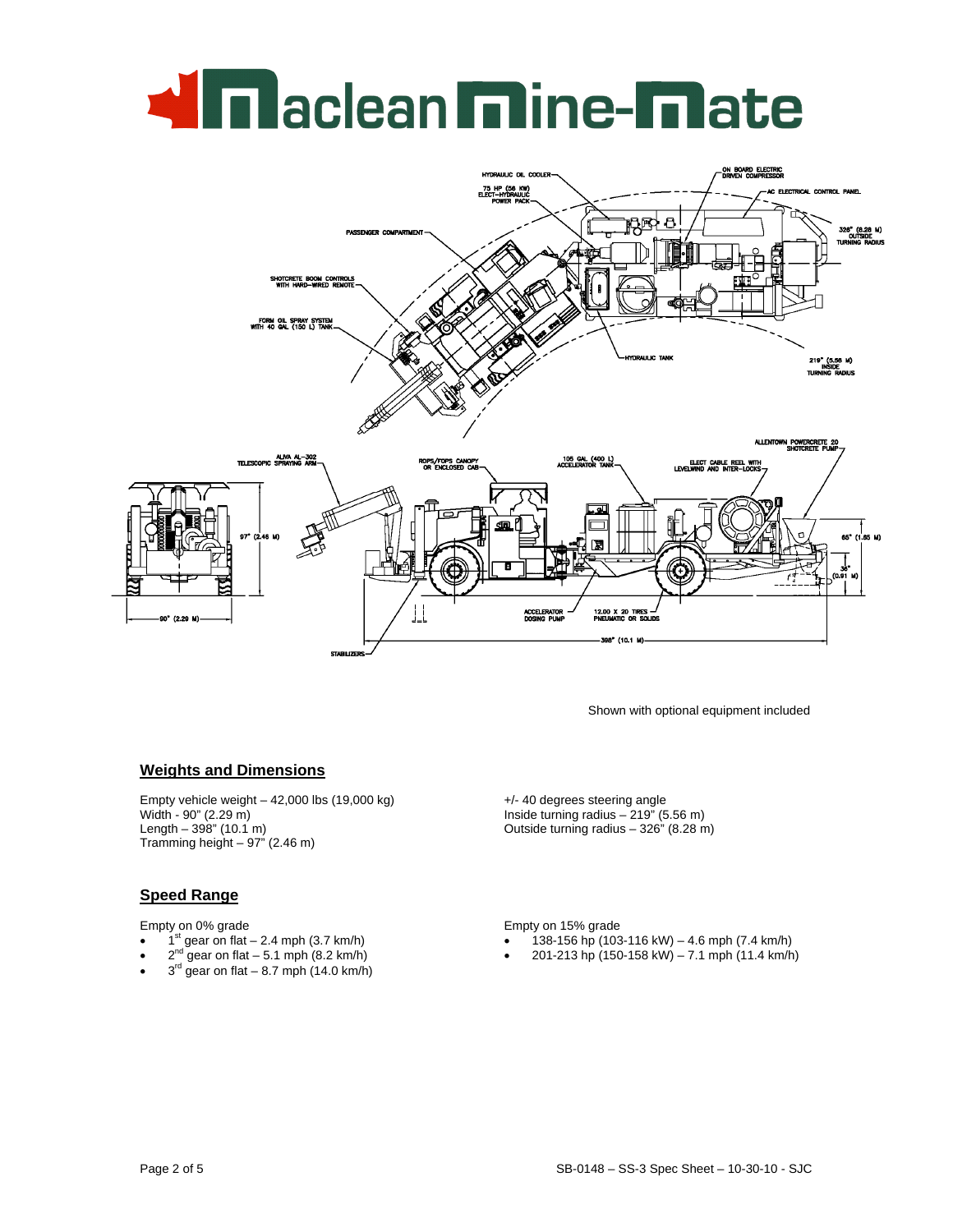# **Mini**aclean **m**ine-**m**ate

## **Power End Standard Equipment**

Deutz TCD 2012 L4 liquid cooled diesel engine:

- Rated 138 hp (103 kW) at 2400 rpm Tier 3
- 4 cylinder 4 stroke Electronically controlled
- Turbo charged / Air to air charge cooled
- Mesabi radiator and cooling package
- 40 US gal (150 L) diesel tank

Dana Clark 32000 series powershift transmission;

- 3 speeds forward and reverse
- **Electric shift control**

New Holland D65I axles;

- Inboard planetary gears
- No-spin differential on engine end
- Standard differential on pump end
- Mico SAHR failsafe brake actuators
- Internal wet disk brakes
- +/- 10 degrees oscillation on power end axle
- Fixed mounting on application end axle

#### Brake system;

- Independent front/rear hydraulically operated service brakes
- Spring applied, hydraulic released emergency/park brakes
- Automatic Brake Application (ABA) with manual reset

#### Wheels and Tires;

- 12.00 x 20 tire size
- 20 ply pneumatic, lugged thread design

#### Driver and passenger compartments;

- Side entry away from articulation joint
- Driver's position Center seated facing outward
- Passenger position Side seated facing forward
- Deluxe suspension seats with seat belts for driver and passenger
- Stick steering controls
- Anti-slip dimple plate on all step surfaces

Frames;

- Heavy duty plate construction with modular tear down capability
- 40 degrees steering angle with dual steering cylinders
- Grouped grease fittings for articulation joint, steering pins and oscillating axle
- Heavy duty front and rear bumpers with towing capability
- Articulation lock bar
- Wheel chock holders

#### Hydraulic system;

- Closed center hydraulic circuit
- 30 gpm (110 L/min) piston pump
- 3000 psi (200 bar) system pressure
- 25 US gal (95 L) hydraulic tank
- 10 micron return filter

#### Electrical system;

- 24 Volt with master disconnect with lock out feature
- 95 amp / 24 volt alternator
- 800 CCA batteries
- 500 amp fuse starter protection
- Re-settable circuit breakers
- 4 headlights forward and 4 reverse
- Back-up alarm
- Strobe light
- Stainless steel enclosures

#### Exhaust system;

- Purifier and muffler assembly
- Insulation blankets on exposed components
- Emission test port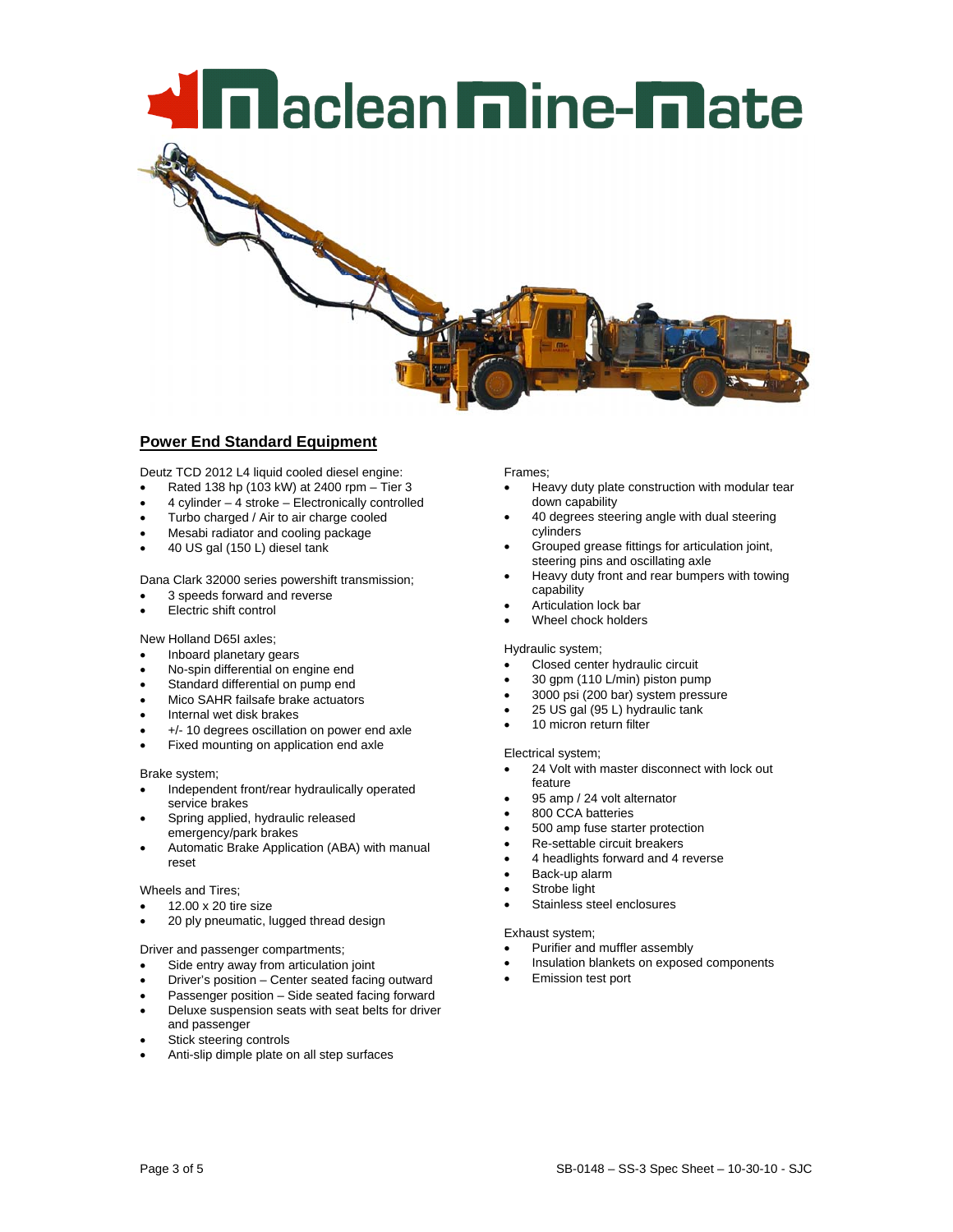# **n** aclean **m**ine-**mate**



#### **Sprayer Standard Equipment**

Spray Boom:

- MacLean Telescopic Spray Boom
- Heavy-duty 4-stage telescopic spray boom with 160" (4.1 m) extension
- Retracted spray boom length of 114" (2.9 m)
- Extended spray boom length of 274" (7.0 m)
- 360 degrees nozzle rotation
- 240 degrees nozzle dump
- 180 degree horizontal boom swing
- Continuous nozzle oscillation
- 14'x14' (4.3m x 4.3m) to 20'x20' (6m x 6m) drift coverage
- 28.7' (8.75 m) max height coverage
- Hard wired remote control for boom, shotcrete pump, and dosing system control

#### Shotcrete Pump:

- Allentown Powercreter 20 shotcrete pump;
- Variable pump rate up to 17 cubic yards/hr  $(13 \text{ m}^3/\text{hr})$
- 8.8 cubic ft  $(0.25 \text{ m}^3)$  hopper with vibrator
- Lift/lower hopper positioning system





Additive Dosing System:

- Allentown A20 accelerator dosing system;
- Peristaltic pumping system
- 24 VDC motor and speed controller
- 105 US gallon (400 L) tank

Form oil spray system with 10 gallon (40 L) on board storage tank

16" (0.41 m) stroke stabilizer jacks on engine side

Air and water header

LED Work Lights: 6 boom-end lights, 2 pump-end work lights



**Range and Movements for MacLean Spray Boom – 6m x 6m Opening Shown**